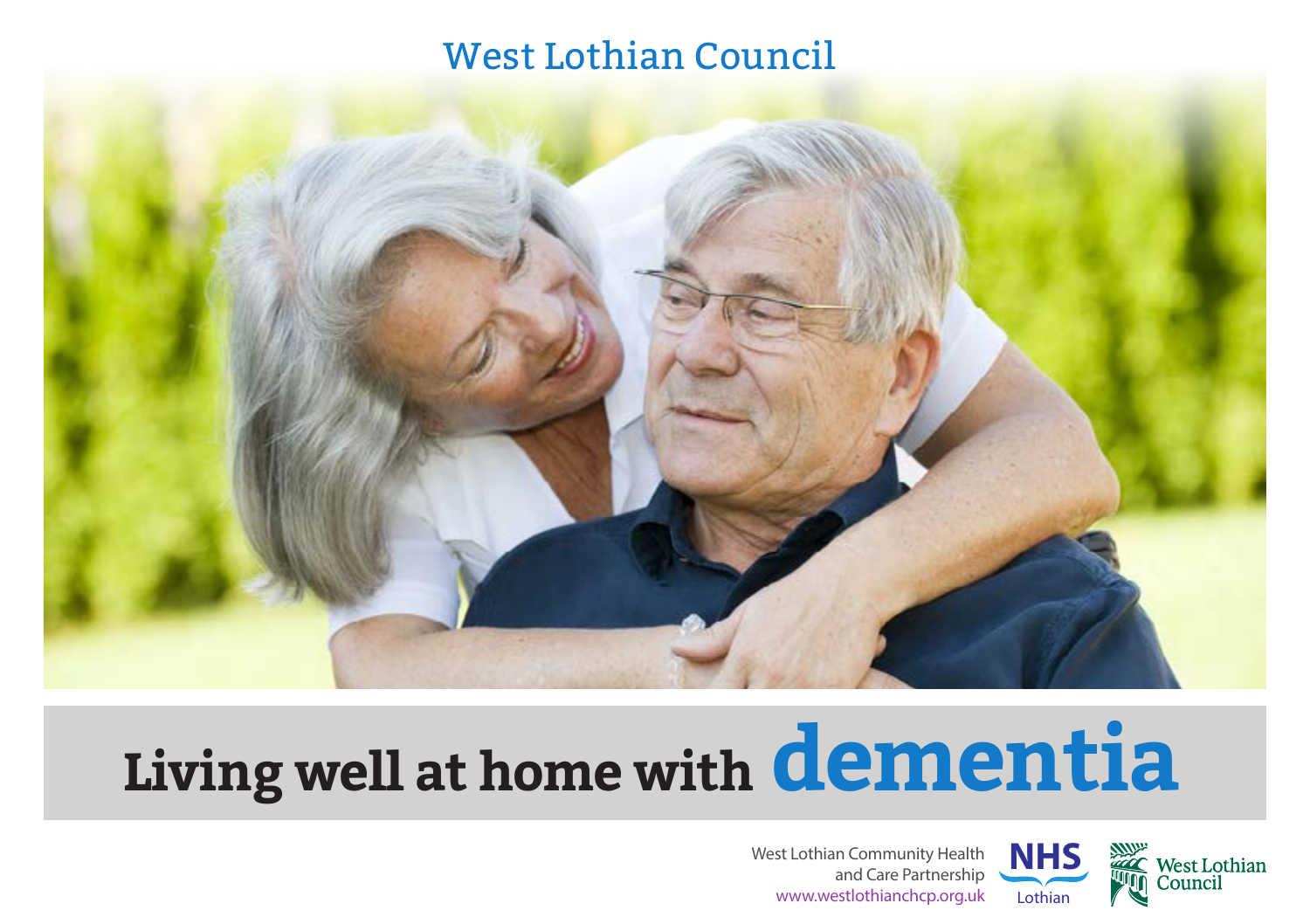### **Foreword**

**Receiving a diagnosis of dementia, experiencing memory loss or changes to your behaviour can be frightening and overwhelming. Similarly, caring for someone with dementia can be a demanding task.** 

This booklet is for people with dementia, their families and carers. It offers possible solutions for the current and potential issues that may arise in and around the home. For example, do you have concerns about the person with dementia's ability to return home after a walk? Some of the suggestions may be useful, others may not, you choose what works for you.

Possible sources of further help and advice are given and some practical solutions are suggested.

The key message in this booklet is that you don't have to do it on your own. There is help available from health and social services, voluntary organisations, and charities such as Alzheimer Scotland. A number of useful contact details are listed on page 16.

### **Authors:**

*Fiona Clyne, Lucinda Cronk, Roz Gordon & Kathryn McNab.* 

*Community Occupational Therapists.*

*West Lothian Council, Occupational Therapy Service, Strathbrock Partnership Centre, 189A West Main Street, Broxburn, West Lothian EH52 5LH. Telephone 01506 775666*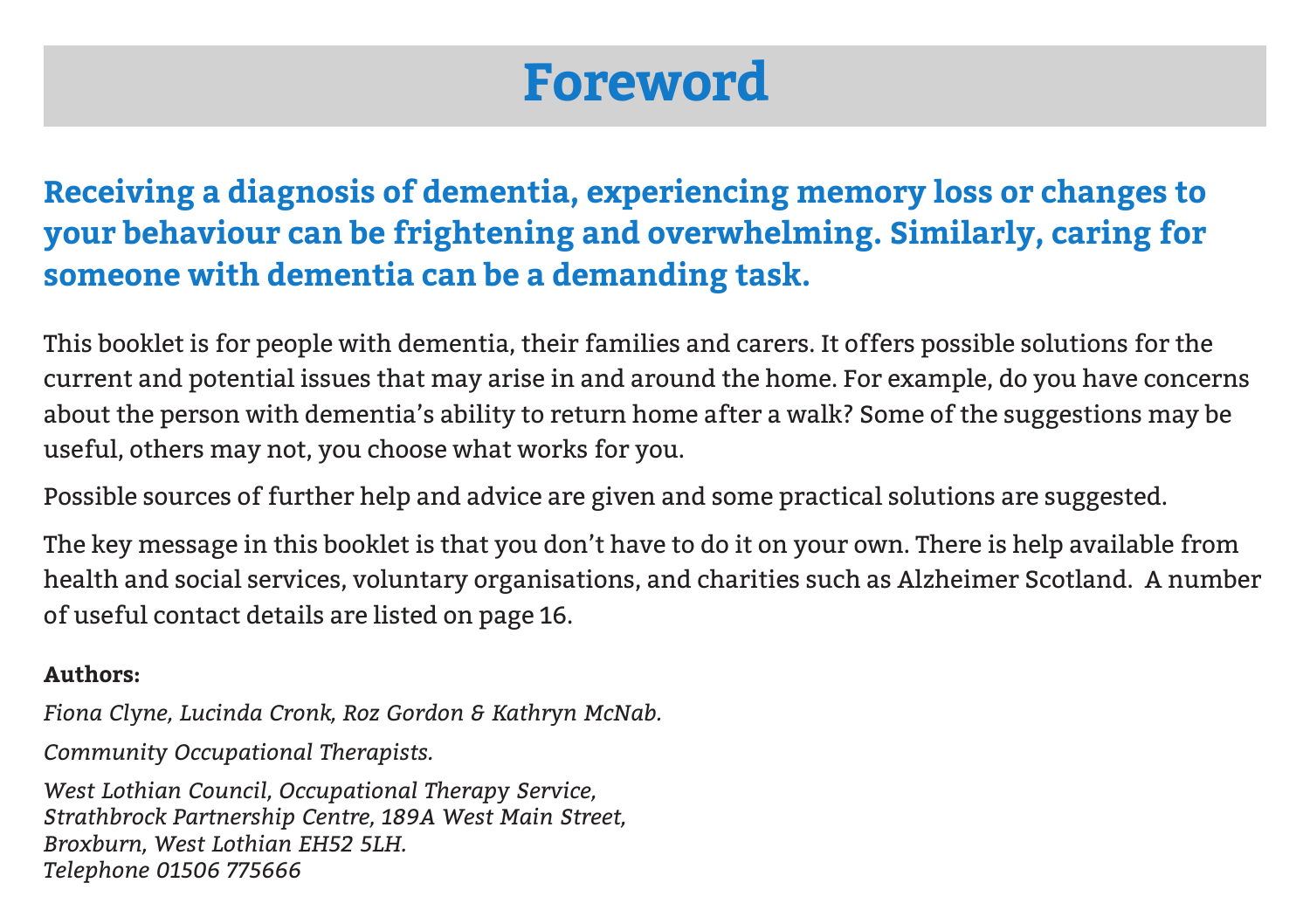### **Contents**

#### **page**

 **Accessing your home Access inside your home Living room Kitchen Bathroom Bedrooms Falls/trip hazards Fire Garden Routines / Patterns Behaviour Legal issues Carer support General In your local community Contact information**

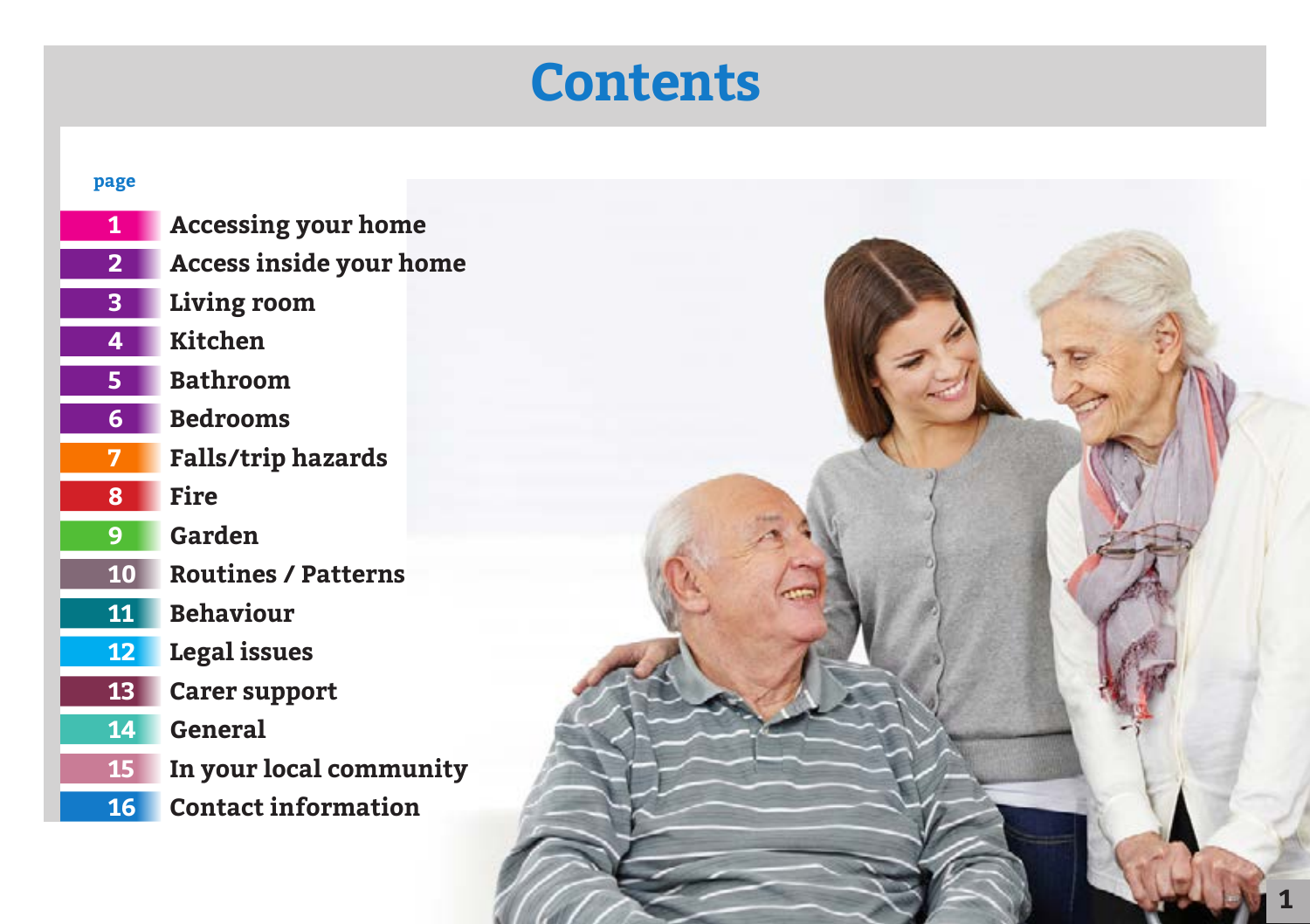## **Accessing your home**

### **Front / Back access**

- n **Difficulties getting in/out of the house?**
- n **Difficulties opening or answering the door?**
- Does the person with dementia go out and **get lost?**
- **Do you hold/hide keys to prevent the person with dementia leaving the house? (Note that this may contravene their Human Rights and have implications for their safety).**
- Are there supportive neighbours who can **advise someone if the person with dementia leaves the house?**
- Is there a busy road, expanse of open water, **or other hazards nearby?**
- **Do you have concerns about the person with dementia's danger and road safety awareness?**

- We know that well lit steps, footpaths & porches can help avoid trips/falls **and grab rails and/or handrails over the steps can provide support.**
- WLC's Occupational Therapy Self Selection Service can provide grabrails **and/or handrails.**
- West Lothian Council's (WLC) Home Security Scheme can provide a door **intercom; security lighting; and/or door chain.**
- Changing the lock type, i.e. if the lock is key-operated from inside, the carer/ **family may remove the key. However, please consider whether the person with dementia needs a Fire Safety Review and if they could follow a safe exit plan (See "Fire" section, p8).**
- WLC's Support at Home Service to apply for a door exit sensor to alert the **carer/family if the person with dementia leaves the house after a certain time of night for example.**
- **n** WLC's Occupational Therapy Service for a road safety assessment and **possible provision of a GPS device (internet/phone based system to assist location of a vulnerable person when lost).**
- Consider painting the indoor side of the front/back door to help it blend **into the background so it is not easily visible (NB: see "Fire" section, p8).**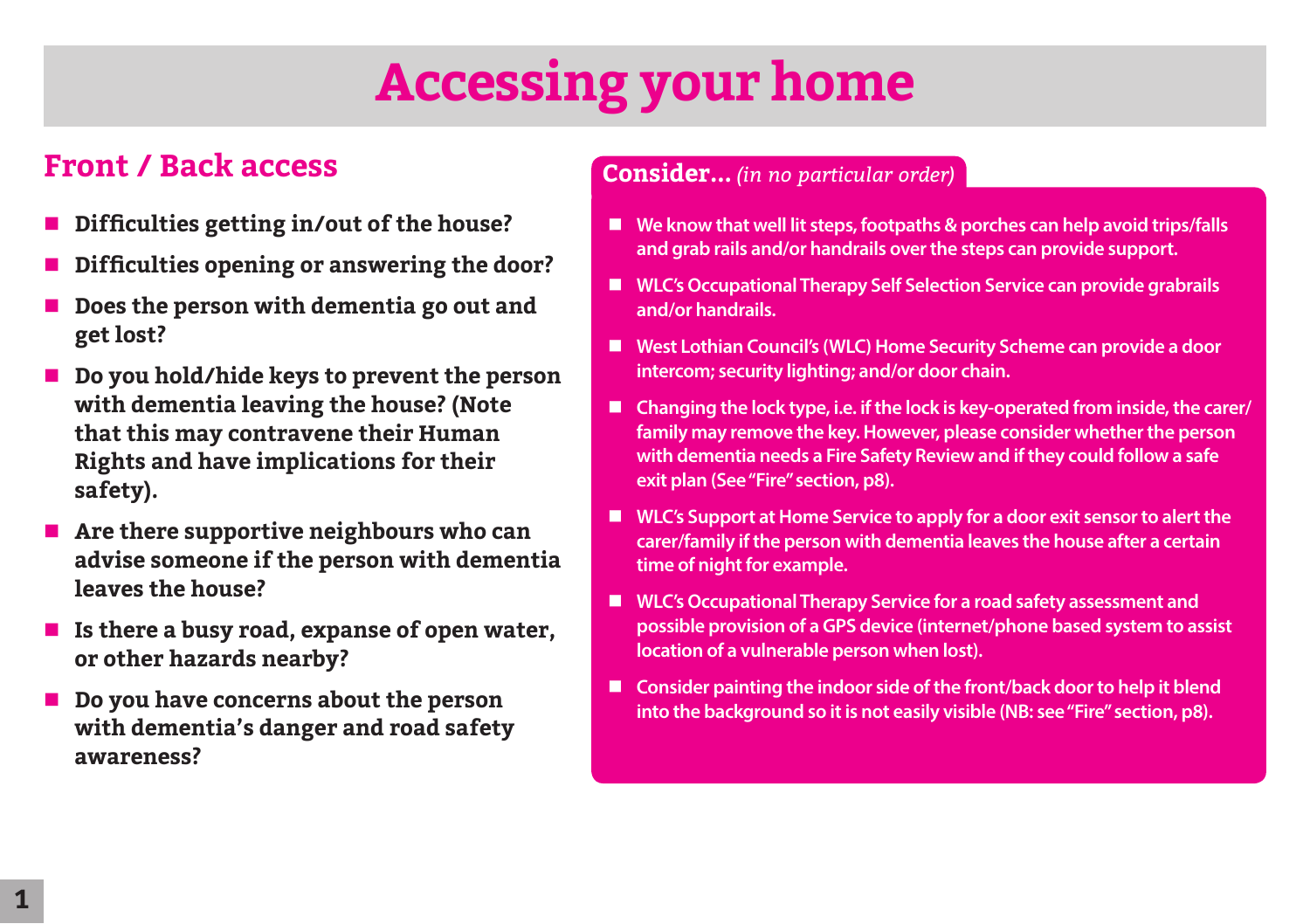### **Access inside your home: Hallway/Stairways**

- Is the person with dementia able to go up/down stairs safely?
- n **Are there light switches at the top and bottom of the stairs?**
- n **Are there banister handrails on both sides of the stairs?**
- Does the person with dementia get confused due to the **number of doors off the hallway?**



- Improving lighting, e.g. install additional light **switches, perhaps in a contrasting colour to the wall. Help may be available via Care & Repair's Small Repairs Service.**
- Install additional banisters/grabrails via WLC's Self **Selection Service.**
- WLC's Occupational Therapy Service for **assessment.**
- Consider a carpet without patterns; is the tread **worn; are there any tripping hazards?**
- Consider use of pictures as signs on internal **doors; contrasting colours; photos (e.g. images of the room behind the door).**
- Consult "**10 Helpful Hints for Dementia Design at Home" booklet by the University of Stirling.**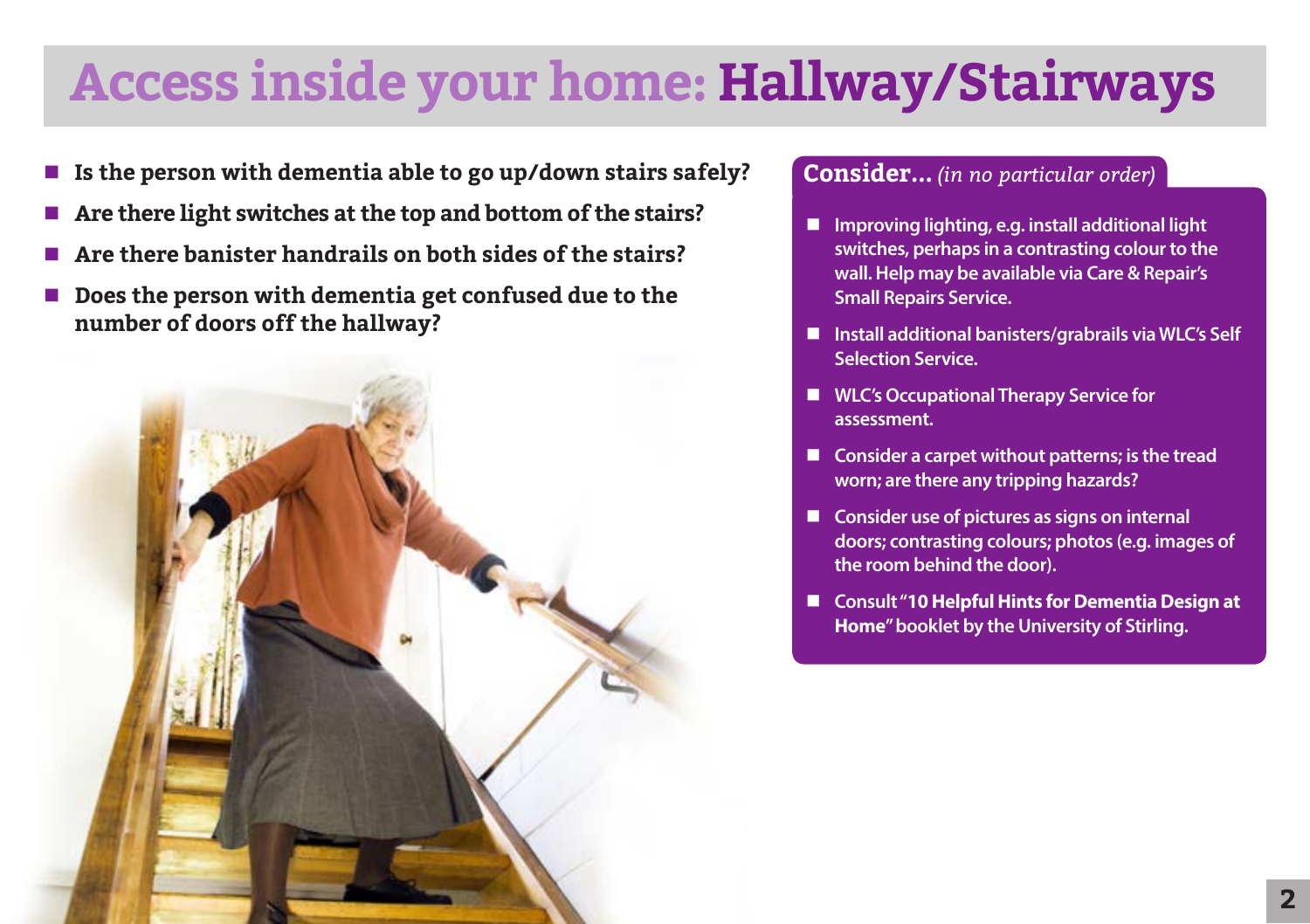## **Access inside your home: Living Room**

- n **Difficulties operating various electrical appliances safely?**
- Are the TV, radio, and computer easily accessible?
- n **Concerns about operating the gas or electric fire safely?**
- Is there any fire risk?
- Is there a telephone near the armchair?
- Are there any tripping hazards, e.g. trailing cables, rugs?

- Reorganising layout / position of furniture.
- **n** Removing tripping hazards.
- Care & Repair's Small Repairs Service may be able **to assist with minor adjustments to household / furniture.**
- n **Isolating any dangerous appliances, i.e. removing plug/fused spur. The Small Repairs Service may also be able to assist with this.**
- n **Home Fire Safety Visit contact your local Fire Station. Telephone 0800 0731 999 or visit www.firescotland.gov.uk.**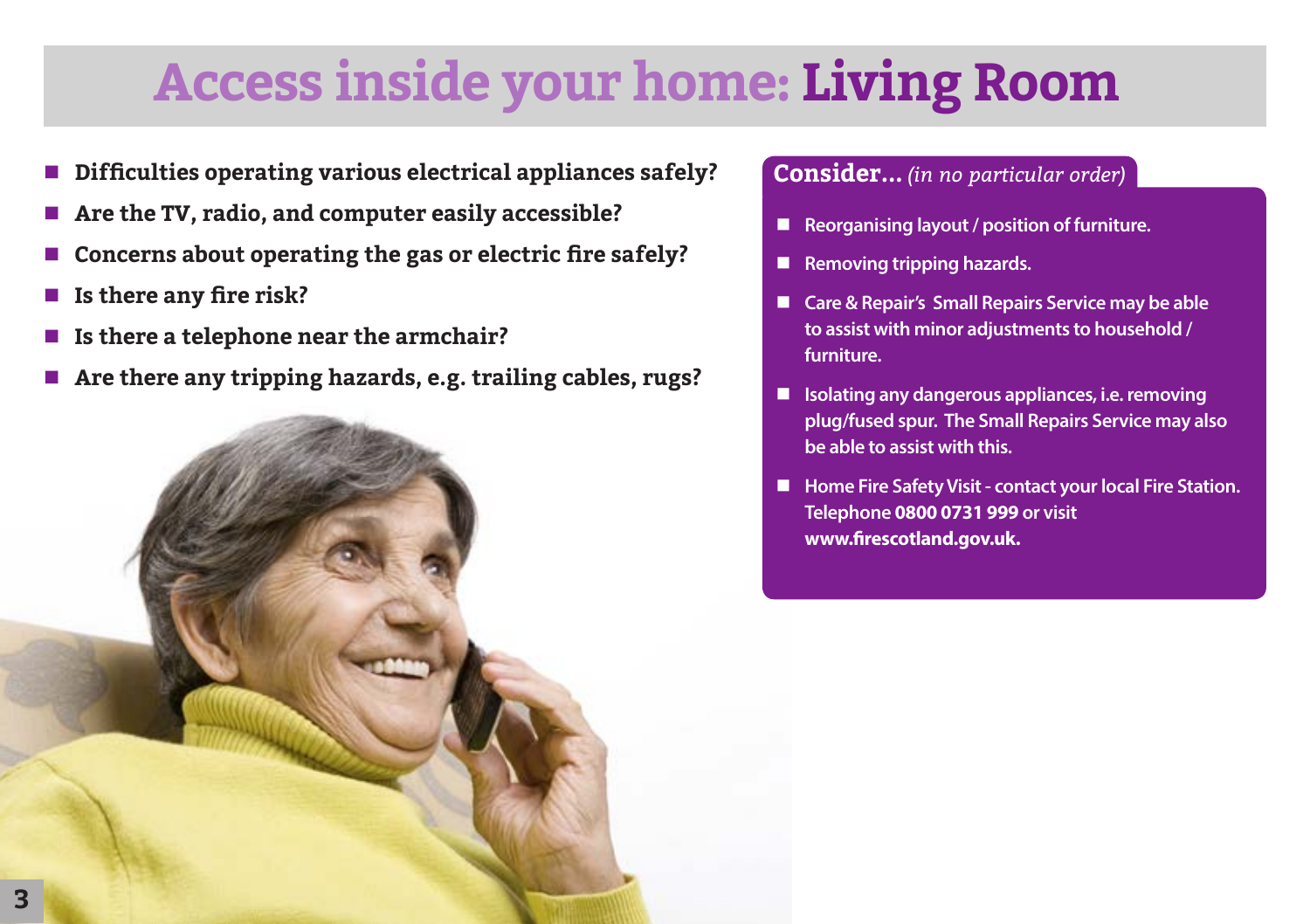### **Access inside your home: Kitchen**

- Is the person with dementia **eating properly?**
- Does the person with **dementia know where to find things in the kitchen?**
- Is the fridge well stocked? **Is the food out of date?**
- What type of cooker **/ fuel is used and are there concerns about operating it safely and/or independently?**
- Are hazardous products **stored safely, e.g. matches, sharp knives, scissors, bleach?**

- **Prompt/encourage the person to eat; try to have protected mealtimes and keep them calm/quiet; a food diary can identify likes/ dislikes/eating patterns.**
- *"*Eating well with Dementia A Carer's **Guide": a practical eating and drinking guide.**
- Refer to GP (for onward referral to Dietician **and/or Speech & Language Therapist) if the person is gaining/losing weight or has problems swallowing.**
- Specialist plates; adapted cutlery; non**slip mat; two-handled cups via the OT Self Selection Service.**
- The Dementia Circle project (funded by **Alzheimer Scotland):information about everyday products that can help people with dementia stay independent for longer. Visit www.dementiacircle.co.uk.**
- WLC's Support at Home Service for a **telecare assessment, including a Home Safety Alarm, extreme temperature sensor (can be fitted above the cooker) and flood sensors.**
- Review cooking habits: use microwave; **electric instead of gas; or disconnect/isolate cooker. NB: the activity of preparing meals may be an important role, which can often be adapted to reduce risks.**
- Use of a loud kitchen timer to alert the **person when food is ready.**
- Picture signage on appliances/doors; glass **cupboard doors/removal of doors to show the contents; a communication board/book where reminders and notes can be left.**
- Reorganise / de-clutter so that items most **often used are the most easily accessible.**
- Speak with family/visitors what have they **observed?; can someone be designated to check food 'use by' dates regularly?**
- Consider delivery of frozen ready meals. **NB: can be offered by the Apetito service via Social Work Referral.**
- Is the person with dementia getting their **own shopping? Consider local shopping services.**
- Consider a cupboard lock or safe box to **ensure hazardous items are safely stored.**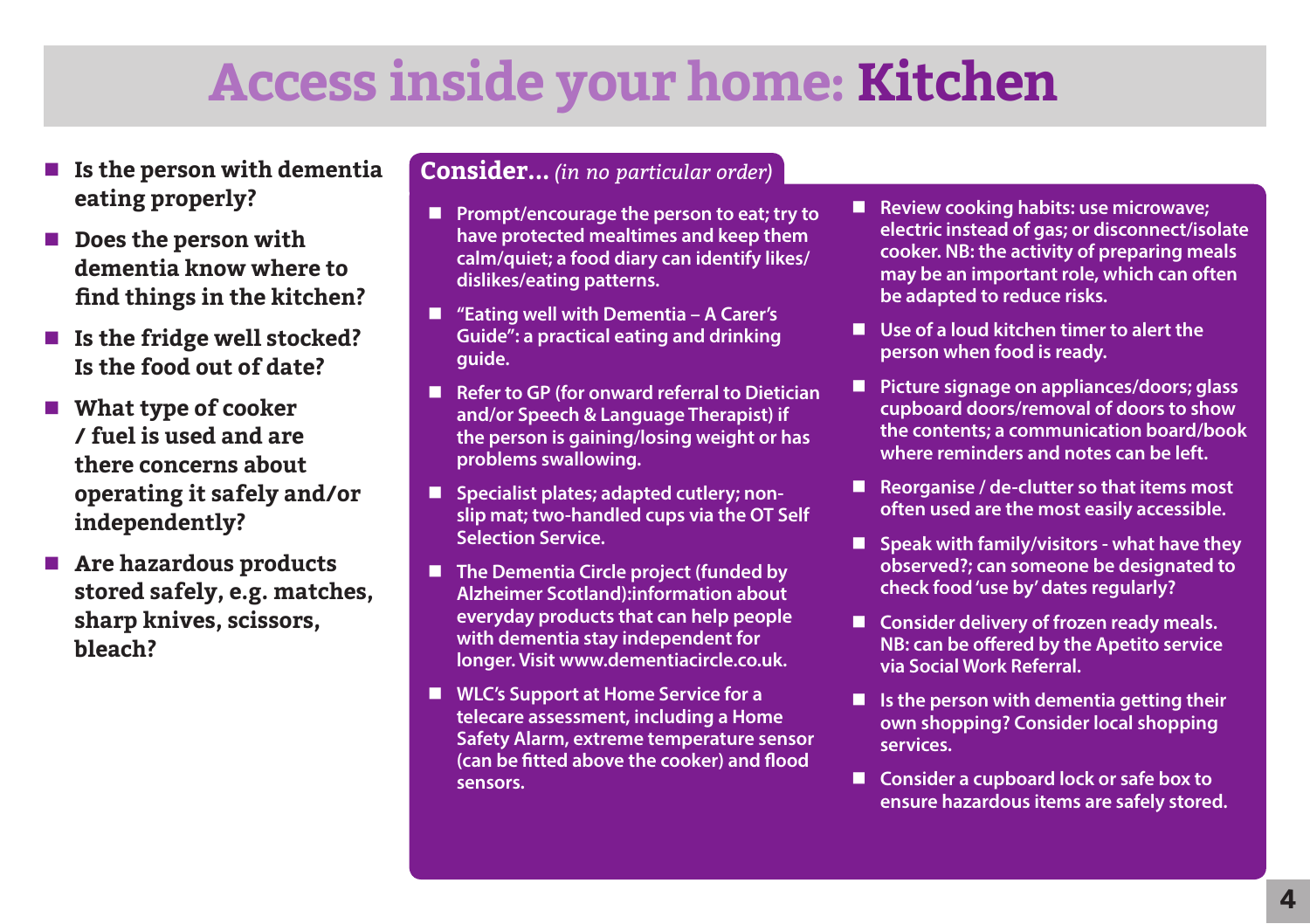### **Access inside your home: Bathroom**

- Can the person with dementia easily find **the bathroom?**
- Are you experiencing difficulties helping **the person with dementia to get washed, dressed and/or shaved?**
- Can the person with dementia manage **their oral hygiene independently?**
- Can the person with dementia safely use **bathroom facilities, e.g. rise from the WC; get in/out of the bath?**
- **n** Is the person with dementia having **toileting accidents or struggling to get in/ out of the bath?**
- Are the hot water taps / shower spray **thermostatically controlled?**
- Does the person with dementia leave taps **running and plugs in?**
- Does the medicine cabinet contain **anything that could be hazardous? (including over the counter medicines)**
- **n** Are cleaning products kept in the **bathroom?**

- **Private purchase of a night light for use in the hall outside the bathroom and/ or leave the bathroom light on so it can be easily found.**
- **The Support at Home Service can provide a sensor to alert the carer when the person gets out of bed or link the sensor to a bedside light.**
- Occupational Therapy Service for **assessment of bathing/toileting equipment (e.g. shower board, raised toilet seat). Using a toilet seat/grabrails/ etc in a contrasting colour can be useful for people with dementia who can experience changes to their vision and may misinterpret their environment.**
- $\blacksquare$  Dentistry Service to The Oral Health **Improvement Team, The Comely Bank Centre, 13 Crewe Road South, Edinburgh, EH4 2LD.**
- When getting dressed, allow plenty **of time for the task; encourage the person to sit down; suggest loose fitting clothing (e.g. elasticated waistbands and Velcro fastening shoes); lay out clothing in order with**
- **undergarments on top; ensure soiled clothing is put into laundry basket to avoid confusion.**
- WLC's Self Selection Service for grabrails.
- Speak to your District Nurse (at your **local Health Centre) about provision of a commode for use overnight and/or a continence assessment, e.g. if continence pads are no longer working, men may be able to use a continence sheath overnight. Also consider use of bed pads or waterproof sheets (private purchase) and community laundry (referral by District Nurse).**
- **Private Purchase of non-slip mat.**
- Removing plugs from sink and/or **bath to avoid flooding and flood/ temperature sensors for use when filling the bath (private purchase).**
- Lockable medicine cabinet (Private **purchase ) and lock cleaning products away elsewhere.**
- **Electric razor used with a mirror outside the bathroom to avoid water contact.**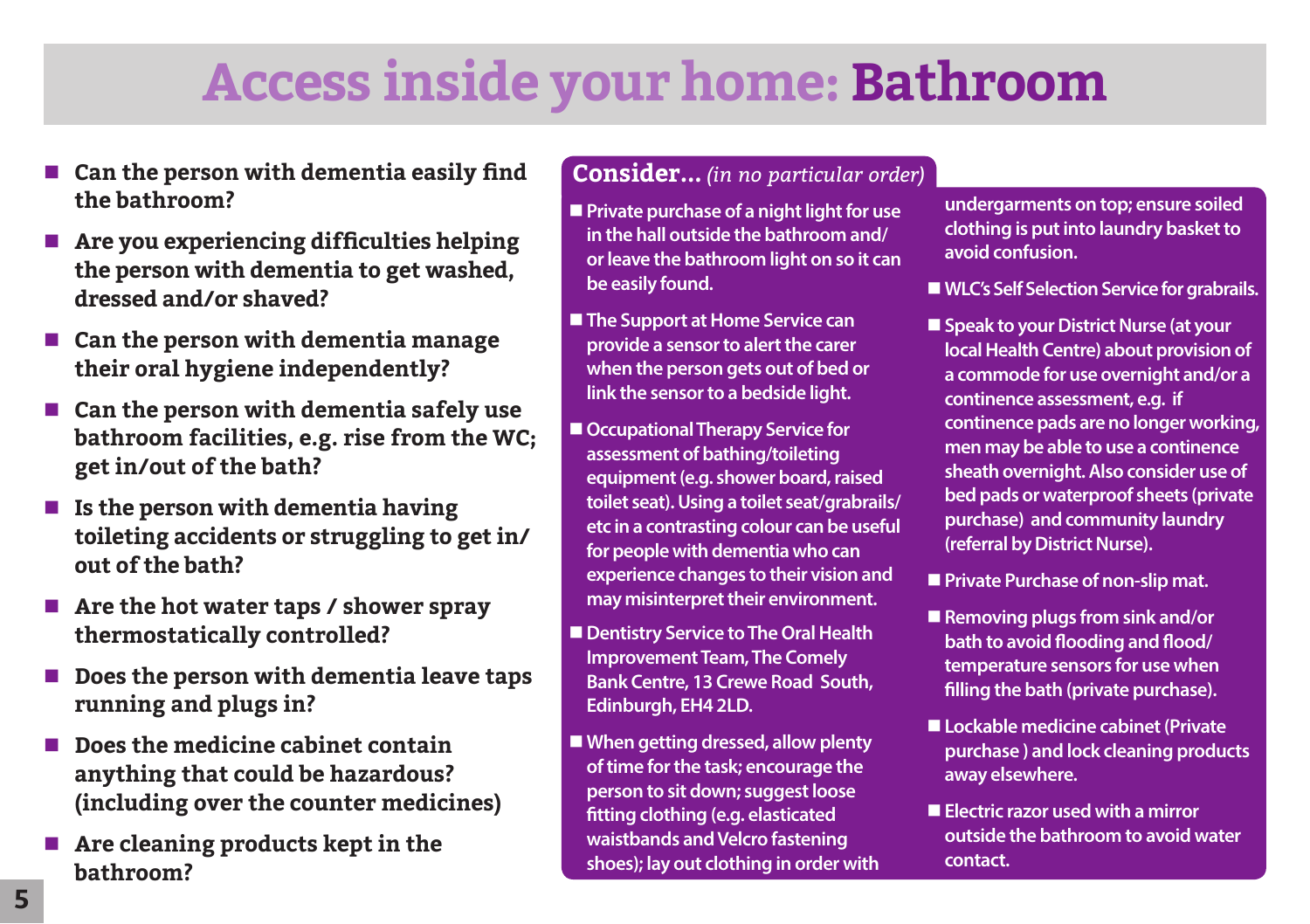### **Access inside your home: Bedrooms**

- n **Does the person with dementia have problems sleeping and/or get up during the night?**
- n **Is there a bedside lamp or torch within easy reach at night?**
- n **Is there a ceiling light switch that can be easily reached during the night?**
- If a walking aid is used is it next to the bed?
- n **Does the person with dementia have episodes of incontinence overnight?**

- WLC's Support at Home Service: for a sensor linking the bedside light to a bed occupancy **sensor; or an enuresis sensor (detects liquid). Alerts can go to West Lothian Careline or a carer and/or family member directly via a vibrating pillow alert or a pager.**
- WLC's Occupational Therapy Service for assessment and equipment provision.
- **n** Private purchase of a bedside lamp; touch-operated lamp; torch; baby monitor (to allow **another household member to hear when the person gets out of bed).**
- If the person with dementia has problems sleeping, are they stimulated enough during **the day? Consider whether a family member/befriender could go for a walk with them. Could they attend a local lunch club, Dementia Café or a daycare service? Please see Alzheimer Scotland's website (www.alzscot.org) for a list of local resources or contact the Social Work Department for further information on 01506 776700.**
- Refer to GP regarding sleeping problems.
- Refer to your District Nurse for provision of a commode and/or a continence assessment.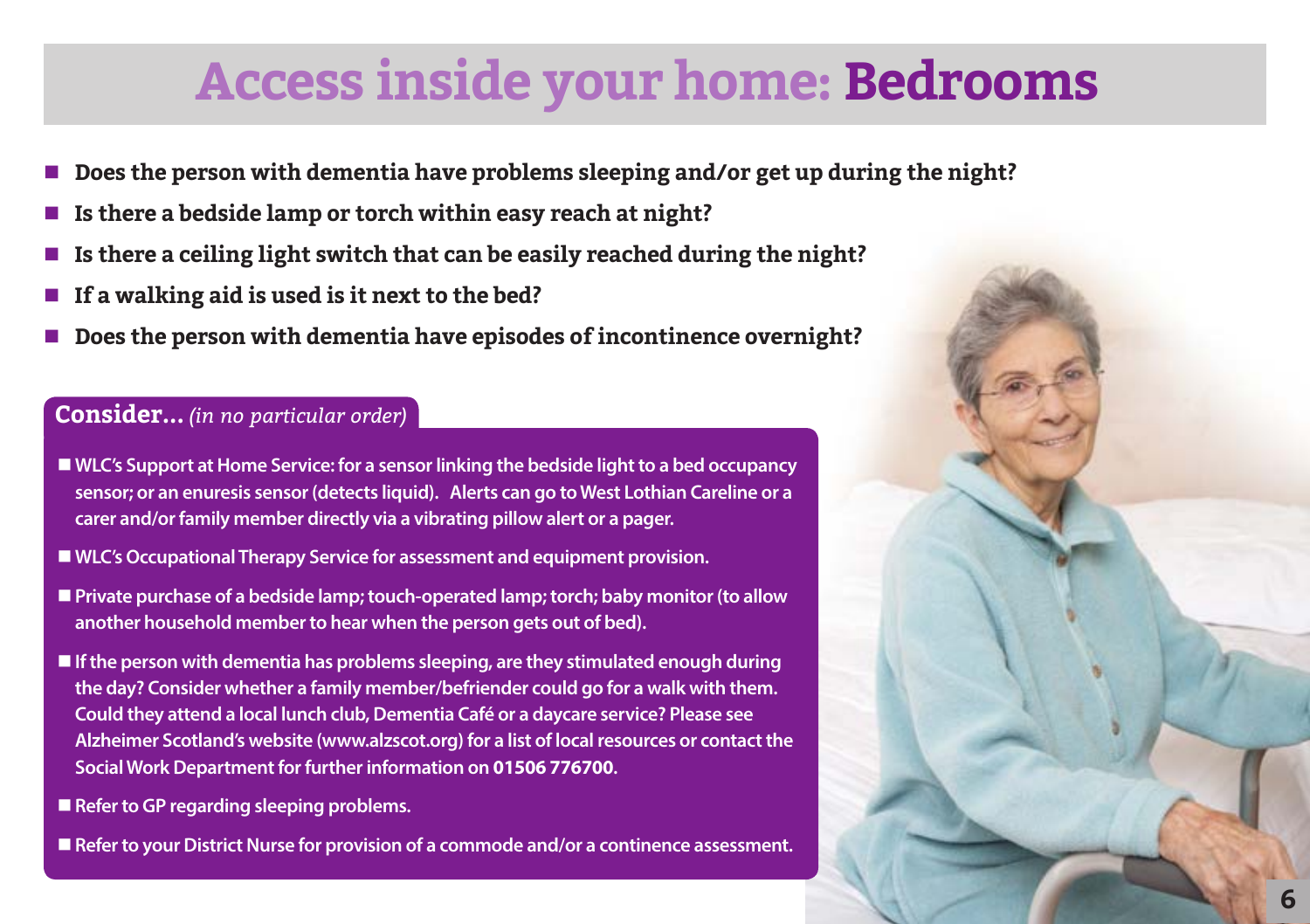## **Falls/trip hazards**

- Is the furniture arranged to allow easy movement **in/out of rooms?**
- Is the floor free of clutter, trailing cables and **scatter rugs?**
- n **Is the room well lit?**
- n **Does the person with dementia use a walking aid and are they still able to use it safely?**
- Is the carpet secure & in good condition?
- Is the carpet free of busy/contrasting patterns?
- n **If glasses are worn, does the person with dementia have regular eye tests; are their glasses kept clean?**
- What footwear does the person with dementia **usually wear?**
- Is the person with dementia able to manage their **foot care, e.g. cut toenails?**
- **Does the person with dementia take a variety of different medications or medications with detrimental side effects?**
- n **Is the person with dementia physically active?**

- Removing obstacles/trailing cables, and mopping up spillages **straight away.**
- Replacement of floor coverings private purchase.
- Installing additional lighting/lamps. The Small Repairs Service may **be able to help with installing extra ceiling lights.**
- Regular eye tests some Opticians offer home visits.
- Refer to Physiotherapy for (re)assessment of walking aids via your **local Health Centre.**
- Footwear high heels, floppy slippers, shoes with slick soles and **walking in your stocking feet can cause slips, stumbles and falls. Instead wear properly fitting, sturdy shoes with nonskid soles.**
- Refer to the GP or the Community Pharmacist (based at St John's **Hospital) for a review of medication.**
- Refer to the Community Podiatrist Service for general information on **01506 523180 (please note that a regular nail-cutting service is NOT available).**
- Doing regular exercises to improve strength and balance can help **reduce the risk of falls. This can range from walking and dancing to tai chi classes or specialist training programmes. Ask your GP about training programmes in your area.**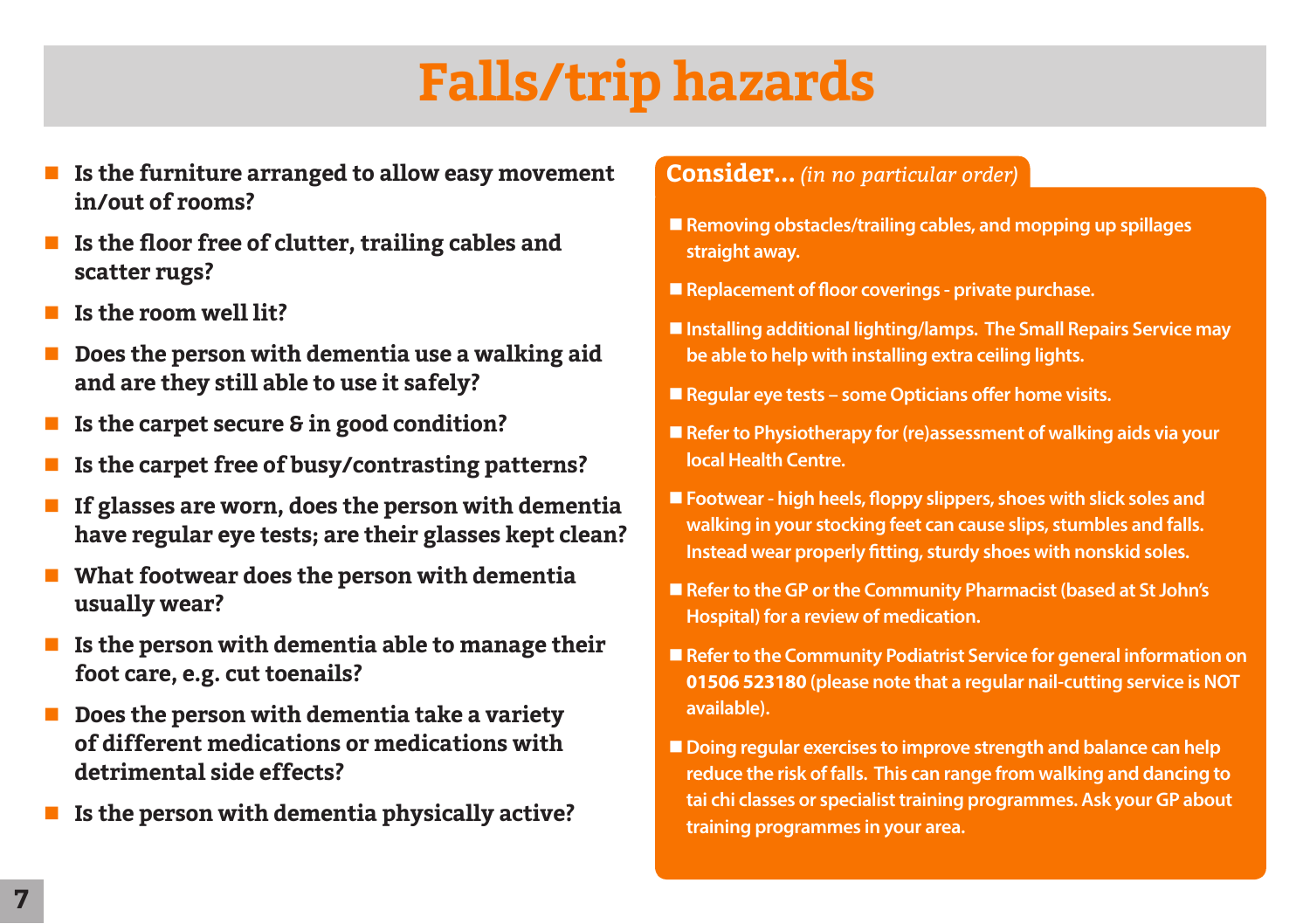### **Fire**

- n **Are there WORKING smoke detectors in the house? Who checks the batteries or are they mains powered? Are they fitted in the right place(s)?**
- Does the person with dementia wear a hearing aid and is it **working?**
- n **Has the person with dementia had a recent fire safety check?**
- n **Can the person with dementia safely exit the house in an emergency?**
- Does the person with dementia smoke?



- Referral to the Fire Service for Home Fire Safety Visit for a **fire exit plan and a free smoke alarm if required.**
- **Nominate a person to check the smoke alarms at regular intervals and replace batteries if necessary.**
- See the GP for a referral to Audiology for a hearing test. **Ensure the person with dementia has a supply of batteries and the hearing aid is regularly cleaned and tubing replaced.**
- Refer to Deaf Action for a possible vibrating pillow alert **linked to the smoke alarm. Other items also available include a flashing light doorbell; TV loop; and a pager to alert the wearer to the doorbell, phone and smoke alarm.**
- Use deep, sturdy ashtrays (that don't tip over easily and **will allow a lit cigarette to fall into it). Place ashtrays near the person with dementia but away from combustible materials and on a flat sturdy base (i.e. not the arm of a chair or the person's lap). Ensure cigarettes are out by placing a small amount of water in the bottom of ashtrays. Dissuade the person with dementia from smoking in bed. Encourage the person to smoke outside if this is safe for them. NEVER smoke near oxygen.**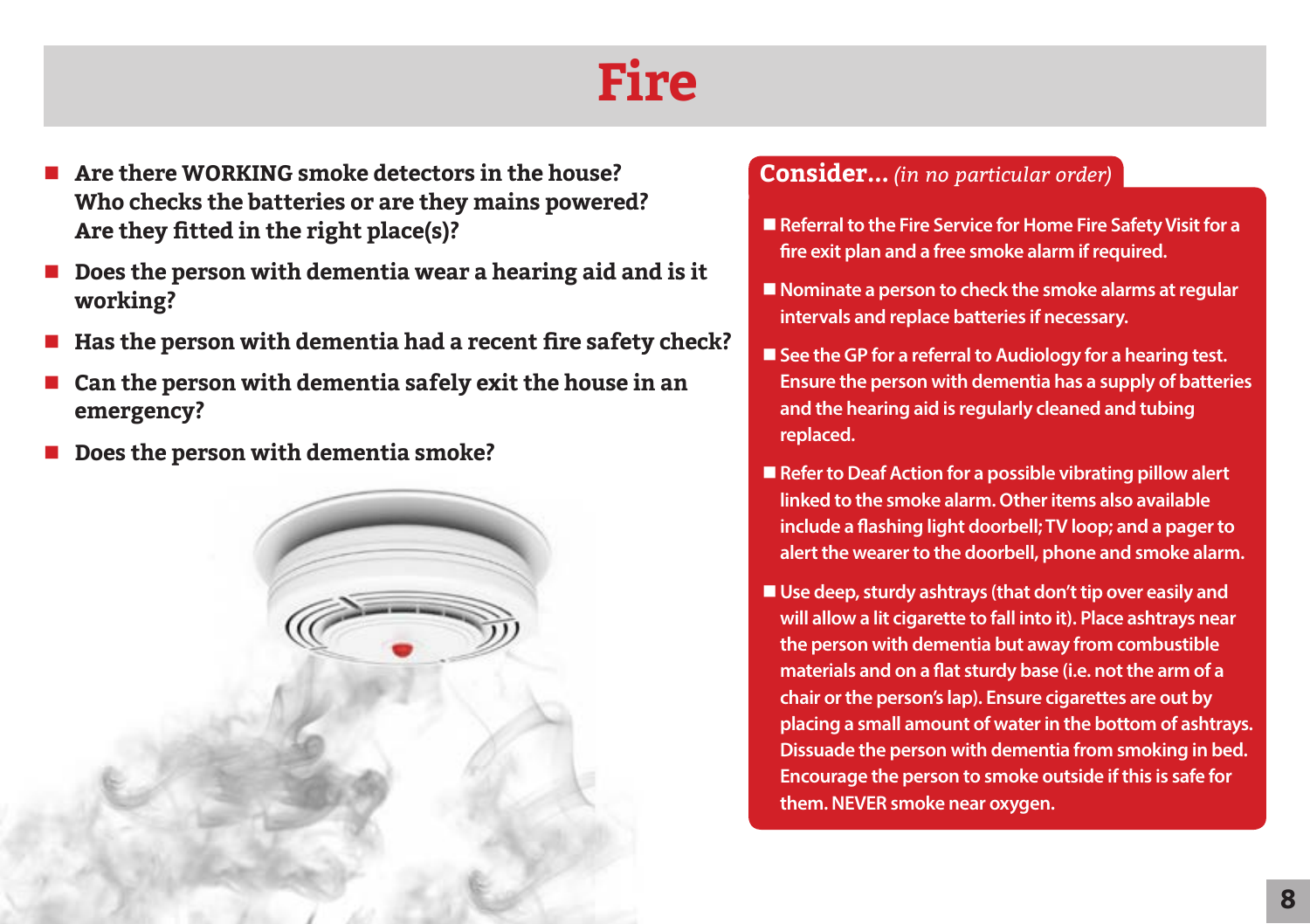

### **Garden**

- **n** Are there any problems with the condition of garden paths or widths **(particularly if the person with dementia uses a walking aid)?**
- n **Are steps and/or handrails needed to help access to the garden?**
- n **Is the garden well kept?**
- n **Is the person with dementia interested in gardening/able to continue maintenance?**
- Is the perimeter of the garden safe / secure?

### **Consider...** *(in no particular order)*

■ The Small Repairs Service for possible help with altering paths and/or fences

■ WLC's Occupational Therapy Service for assessment.

■ WLC's Garden Maintenance Scheme (for grass & hedge cutting) if criteria met. There may **be a charge for this service if you are not in receipt of a means-tested benefit.** 

■ Local gardening volunteers, e.g. the Garden Angels Project.

■ A befriender can help the person with dementia carry out meaningful activity. Check **Alzheimer Scotland's website (for a list of local resources or contact the Social Work Department for further information.** 

■ Creating raised flower beds and/or a circular walking route around the garden can allow **the person with dementia to continue with an activity they always enjoyed and provide a way of getting exercise.**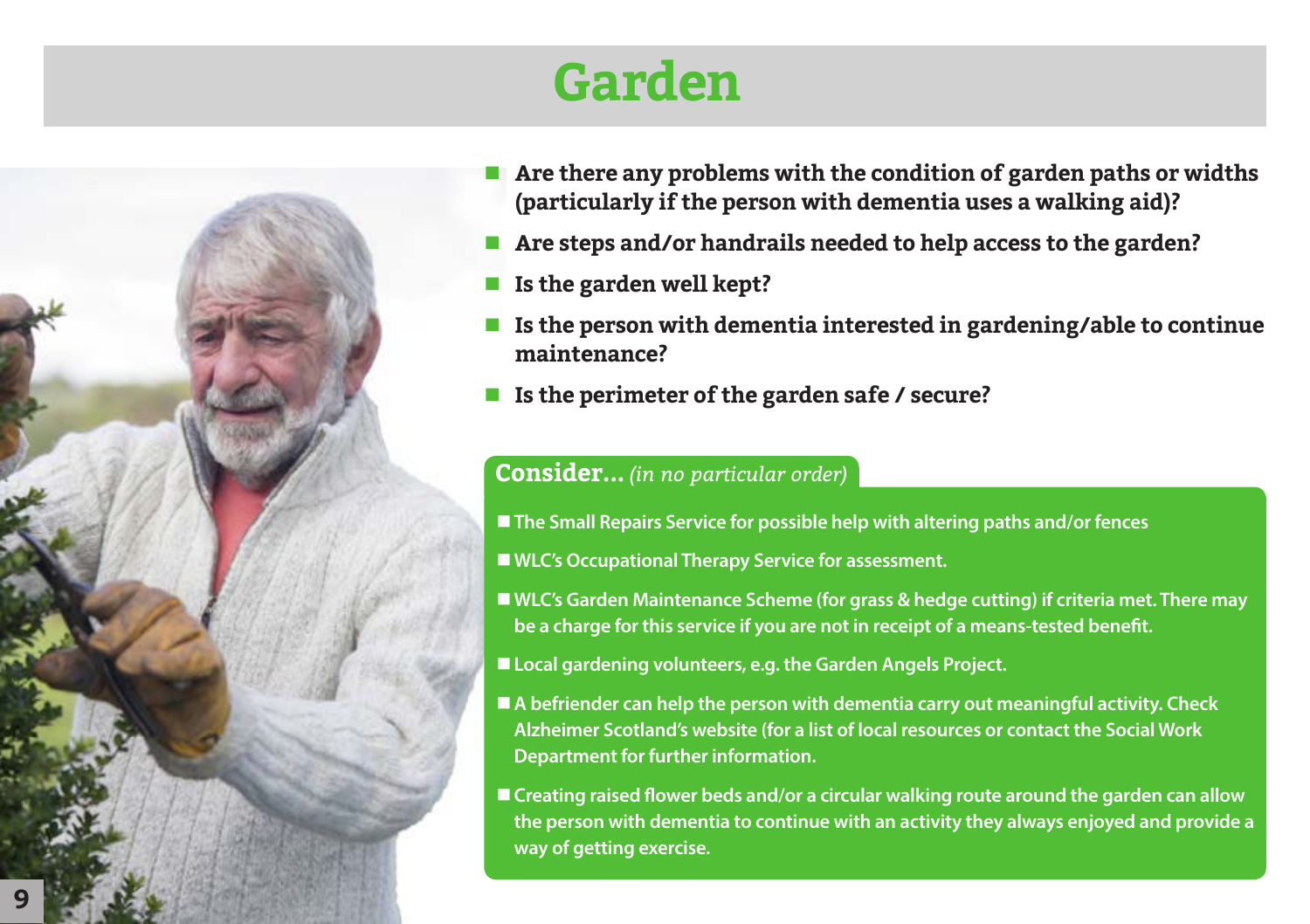### **Routines / Patterns**

- **Is it certain how the person with dementia manages when home alone?**
- Is there evidence (rather than verbal **reports) that they are not coping?**
- **Do you know if the person with dementia is taking their medication properly?**
- n **Are they eating/drinking regularly?**



#### **Consider...** *(in no particular order)*

- Refer to WLC's Support at Home Service for possible use of a "Just Checking" **system to assess the person with dementia's lifestyle patterns. This is a set of removable sensors placed at doorways to monitor movement around, as well as in and out of the home, 24hrs a day over a set period. This system is mainly used to determine if someone is getting up overnight multiple times, what room they spend most of their time in and if they are leaving the house at odd times of the day/night.**
- **n** Routines are very important for someone with dementia and the earlier good **routines can be set up, the more likely these routines are to stay with the person as their condition progresses.**

■ Medication prompts via the Support at Home Lifeline or carousel dispenser.

- **n** Private purchase of a dosette box (box split into sections according to the **days of the week and time of day). NB: Ensure a note of all medications taken is attached to the dosette box – this is useful if the person is admitted to hospital.**
- **Speak to the GP about the possibility of the chemist dispensing medication in a dosette or blister pack and/or having medication delivered.**
- Speak to the GP about the timing of medication, i.e. it may be possible for all **medication to be taken at the same time of day.**
- Leave a jug of water/flask of tea/sandwich easily accessible; etc.
- **EX Social Work referral for a possible care package to prompt meals.**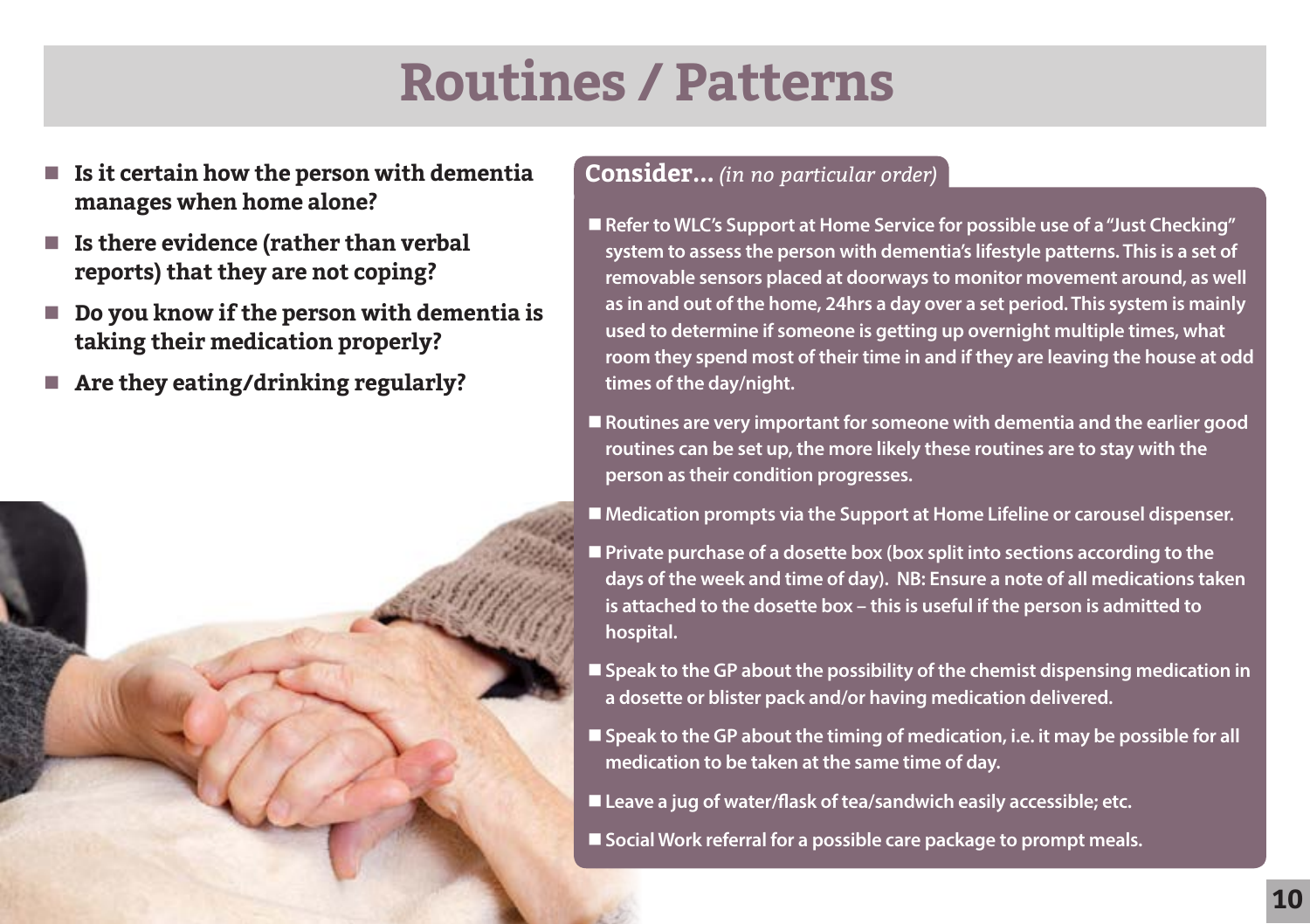## **Behaviour**

- Does the person with dementia **display repetitive behaviour: shouting/screaming; restlessness; aggressiveness; lack of inhibition; night time waking; following someone around; hiding and losing things; suspiciousness and paranoia; sleeplessness and "sundowning"?** (some people with dementia can experience increased periods of confusion at dusk.)
- Is the carer/family member **stressed as a result? (See "Carer Support", p13)**
- Is the person with dementia **aware / concerned?**
- Are there risks to the person with **dementia or other due to any of these behaviours? Indoors and/or outdoors?**
- Does the person with dementia **have a formal diagnosis?**

### **Consider...** *(in no particular order)*

- $\blacksquare$  Try to remember that the person with **dementia is not deliberately trying to be awkward but may be trying to communicate something. See Alzheimer Scotland's website for advice on how best to respond to this behaviour.**
- Support at Home Service for possible use of **"Just Checking" for assessment of lifestyle patterns and/or provision of the Home Safety Service/sensors.**
- WLC's Social Work Service to assess for **someone to be with the person with dementia to allow the carer/family member some time to themselves.**
- WLC's Occupational Therapy Service for a **Safer Walking assessment.**
- Consult the '**10 Helpful Hints for Carers' booklet by the University of Stirling.**
- Liaise with other family members to spread **the caring tasks.**
- Contact the GP regarding a diagnosis to rule **out other causes of unusual behaviour (e.g. urine infection). Depending on the possible causes of the dementia, the person may be**

**referred to the Memory Clinic (held at St John's Hospital) for assessment and/or a CT scan.** 

- Once a diagnosis is given, the person is **entitled to a year's post-diagnostic support. You can ask your GP to refer you for this service or contact Alzheimer Scotland for the Dementia Link Worker in your area. There is also medication that may be beneficial in some circumstances in treating the symptoms of Alzheimer's disease.**
- WLC's Dementia Home Support Service **provides initial short term support at home in order to allow an individual to build on their skills and abilities, and in doing so remain as independent as possible. This is aimed at people who have a recent diagnosis.**
- There are personalised support services, **dementia cafés and community resources available to support both the person with dementia and their family/carer. Contact Carers of West Lothian and/or Alzheimer Scotland for further information on this and many other issues surrounding dementia.**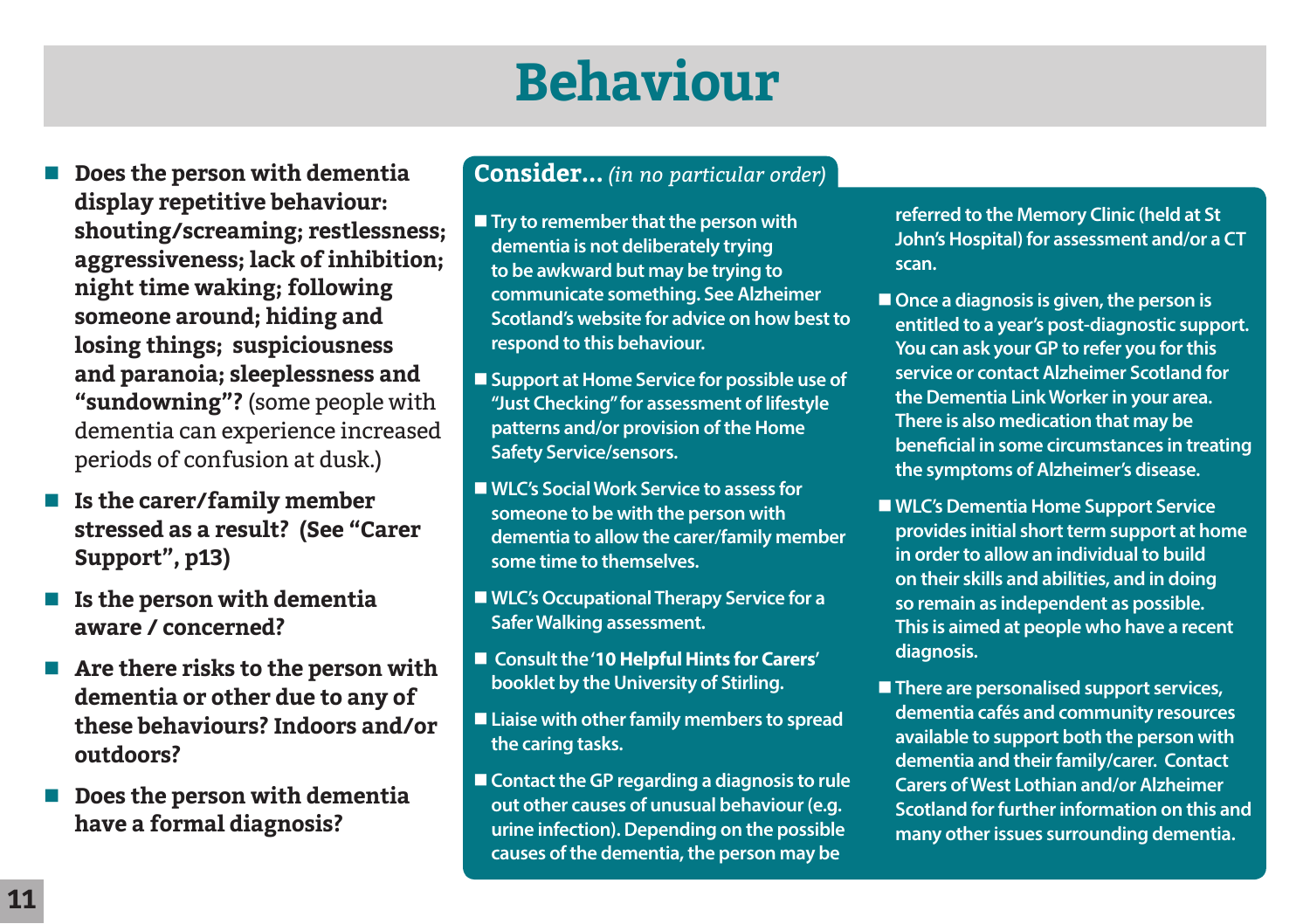### **Legal Issues**

- Have you considered how to manage the person **Consider...** *(in no particular order)* **with dementia's finances?**
- Are you concerned about the person with **dementia's future ability to remain at home?**
- Has a Power of Attorney been registered / **invoked?**

- n**Joint bank accounts.**
- WLC's Social Work Department for advice.
- Speak to your solicitor about Living Wills and/or an Advanced **Statement, or telephone Alzheimer Scotland.**
- Contact Carers of West Lothian. They offer support to carers (in **groups or on the phone) and can access a solicitor service to provide Power of Attorney at a reduced cost. Please note that Power of Attorney forms can also be accessed on the internet and may be useful if the situation is straight-forward. However, they will still need to be registered with the Office of the Public Guardian, for which there is a charge.**

■ The Office of the Public Guardian (Scotland) registers Powers of **Attorney and Welfare and Financial Guardianships.**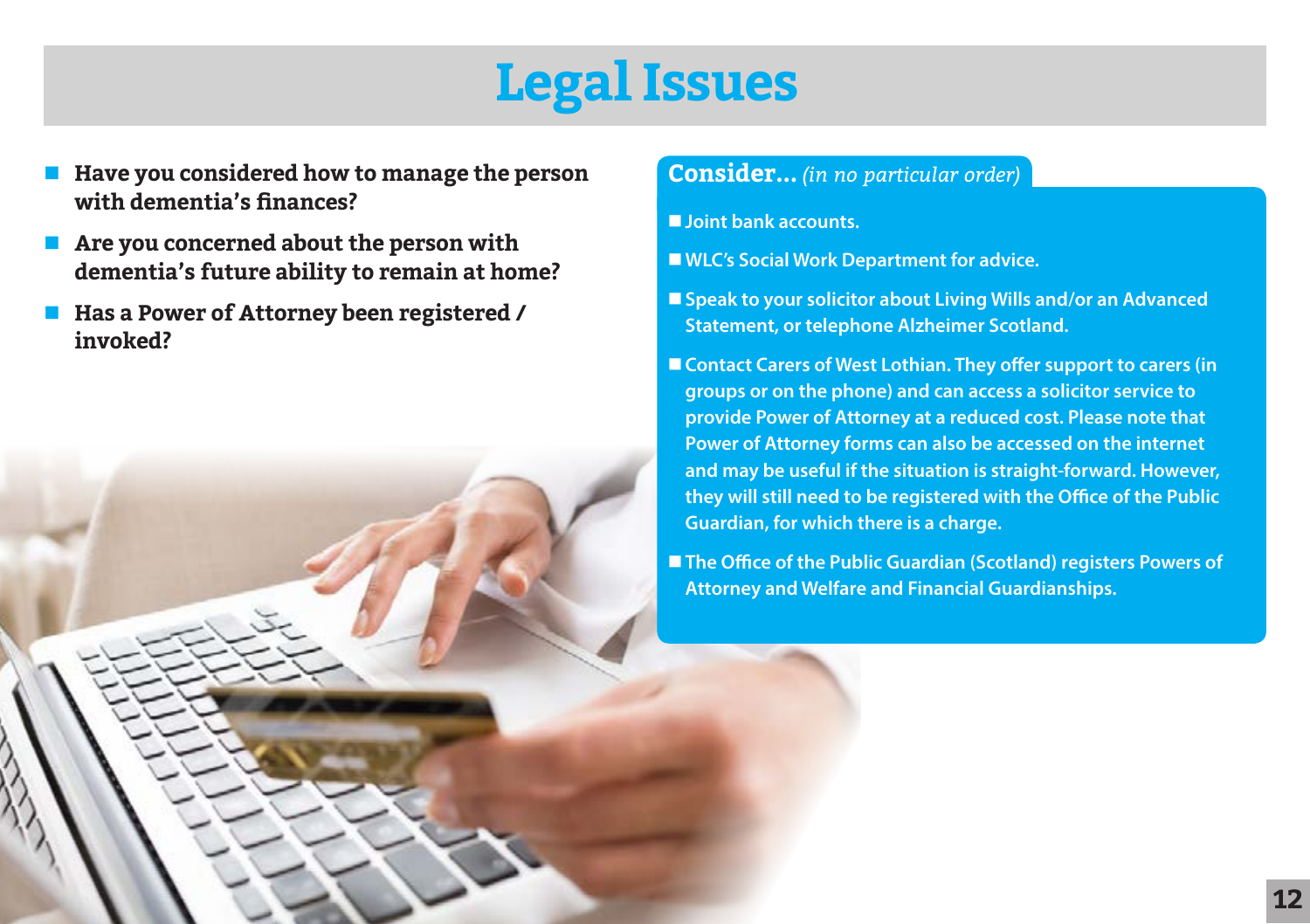### **Carer Support**

- n **A carer is a person of any age who Consider...** *(in no particular order)*  **provides unpaid care and support to a spouse, partner, relative, friend or neighbour, who cannot manage to live independently without the carer's help.**
- Is the carer displaying signs of **strain, e.g. pressure of speech, tearful, general appearance, etc.**



- Refer to WLC's Social Work Department **for a Carer's Assessment.**
- Support from Carers of West Lothian who **will provide a free Carers Information Booklet giving a comprehensive guide to services in West Lothian. A carer support worker will also contact you to find out what kind of practical or emotional support you may need.**
- Alzheimer Scotland's 24hr Dementia **Helpline.**
- National Dementia Carers Action Network **(NDCAN) - a national campaigning network whose members have personal experience of caring for a person with dementia. Contact Alzheimer Scotland.**
- Sitter services either directly with the **provider by private arrangement or via a Social Work referral.**
- Contact Silver Line Scotland 0800 **4708090 for information, friendship and advice (run by Age Scotland).**
- A Package of Care available from private **home care agencies direct, or via Social Work referral (including provision of Self Directed Support if you wish to manage the care package independently).**
- Respite available via private facilities **direct, or via a Social Work referral.**
- The Answer Project offers a daycare **service and Dementia Cafés. Practical help from other voluntary and statutory services such as shopping and meal delivery services; cleaners (private purchase).**
- Keep in contact with other carers you **meet, whether in person or by phone, or even via Skype on the internet.**
- Over the Fence (a project funded by **the Scottish Government) – a website containing independent information about how to access care and support.**
- MECOPP (Minority Ethnic Carers of Older **People) Carers Centre.**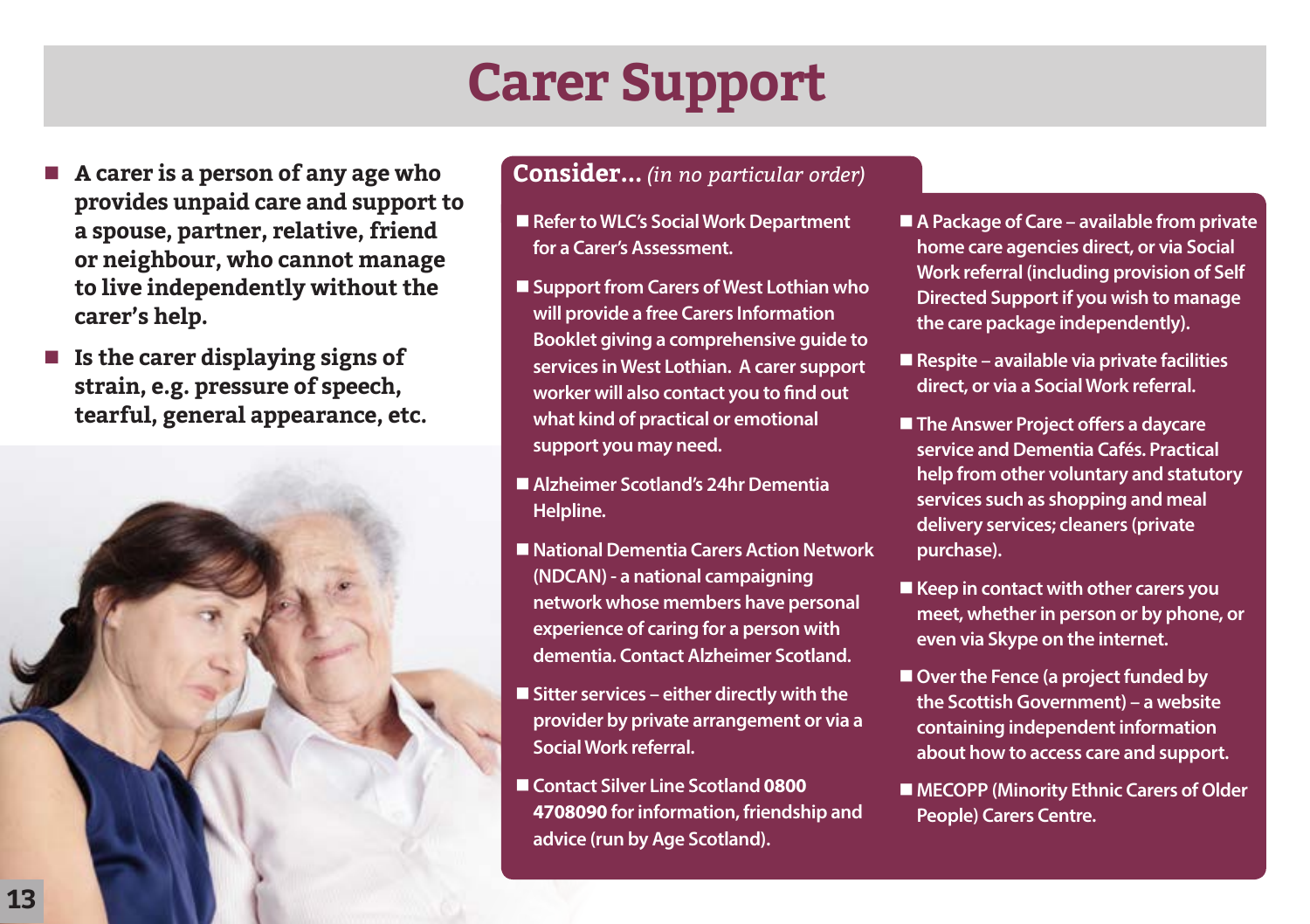### **General**

- Is the house where the person with dementia lives adequately heated?
- Are there communication issues?

- Can a designated person ensure the heating **is turned on when needed and ensure that gas appliances are serviced yearly?**
- Do the central heating controls need to be **boxed in to avoid the person with dementia switching the heating off or altering the timings (controls would obviously still need to be accessible by someone). Alternatively, some energy suppliers can provide an App for your smart phone to control the central heating.**
- Does the energy supplier have a scheme **for people with disabilities, e.g. free gas appliance safety checks?**
- **Energy efficiency advice is available from some suppliers or contact the Energy Savings Trust. They can advise on home insulation and grants towards replacing some boilers.**
- Age Concern provide information about **home energy saving, help with benefits and using health services, as well as providing home and travel insurance (no upper age limit and you can cover your pre-existing medical conditions wherever possible). Carbon monoxide detector installation (possible provision from WLC's Support at Home Service or private purchase).**
- Aids to communication include photographs, **picture signage and/or verbal prompts, Talking Mats.**
- Be aware of your non-verbal signals, **make eye contact, speak clearly in simple sentences, be calm and unhurried.**

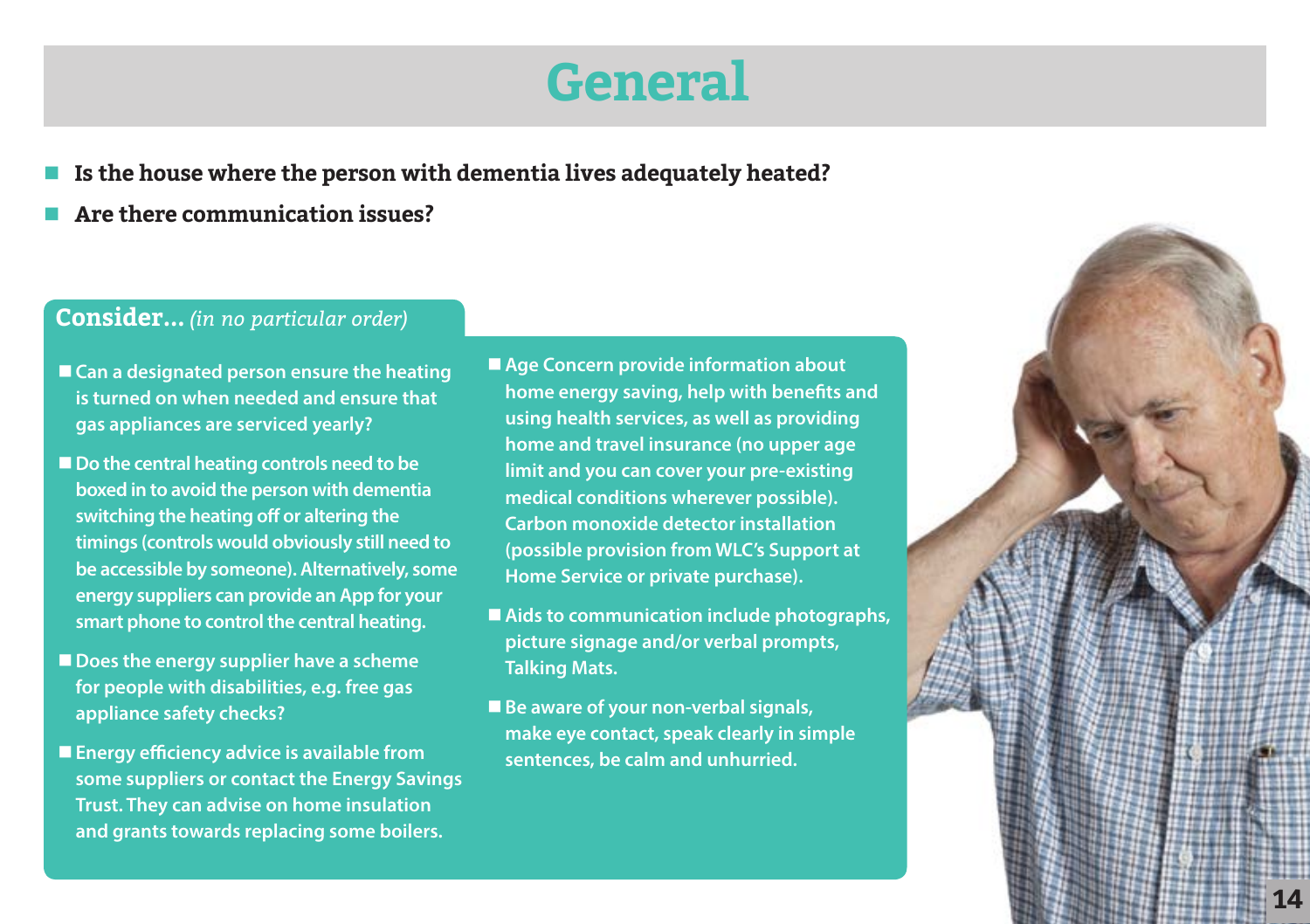## **In your Local Community**

- **Does the person with dementia have difficulties <br><b>Consider...** *(in no particular order)* **Consider...** *(in no particular order)* **walking over distances outside?**
- n **Does the person with dementia need to access public toilets?**
- n **Does the person with dementia have a lack of social outlets? It is known that keeping occupied and stimulated can improve the quality of life of the person with dementia, as well as for those around them.**



- Apply to WLC for the Taxi Card Service (reduced rates); or the **Blue Badge Scheme (for people with physical disabilities).**
- Dial-a-Ride (for elderly or disabled people living in West Lothian **who have difficulty using ordinary buses).**
- Lothian Shopmobility at Almondvale Boulevard, Livingston
- British Red Cross offer wheelchair loans, transport and escort, **first aid training, international message and tracing, emergency response and therapeutic care.**
- Refer to GP for Physiotherapy assessment of walking aids.
- Disabled toilets are available in most high streets and radar **keys are available from Capability Scotland at the Ability Centre, Livingston. Alternatively, the Bladder and Bowel Foundation can provide a 'Just Can't Wait' toilet card.**
- Discuss with the person what their hobbies and interests are. **Try visiting the Living it Up website on https://portal.livingitup. org.uk/location/lothian for local activities.**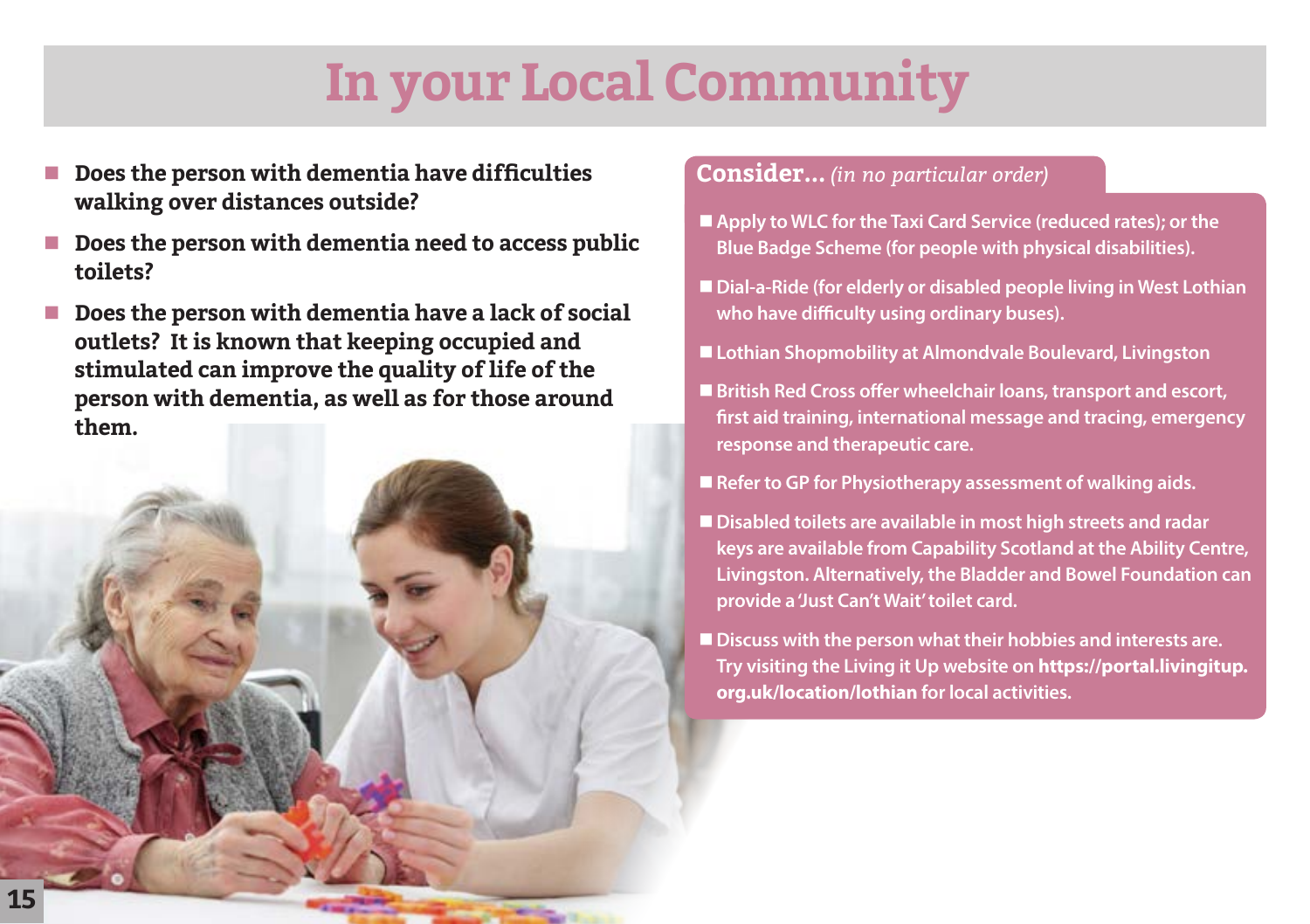### **Contacts**

**Age UK** 

Tel: **0845 833 0758** or visit **www.ageuk.org.uk/scotland** 

#### **Alzheimer Scotland**

Tel: **0808 808 3000** or visit **www.alzscot.org** 24hr Dementia Helpline on **0808 808 3000**

**Answer Project** Tel: **01501 749974** or visit **www.answer-project.com**

**The Bladder and Bowel Foundation** Tel: **01536 533 255**  or visit **www.bladderandbowelfoundation. org/just-cant-wait-toliet-card**

#### **British Red Cross**

Unit 1B, Bathgate Business Park, Inchmuir Rd, Whitehill Industrial Estate, Bathgate, EH48 2EP. Tel: **01506 650754** 

### **Capability Scotland's Advice & Support Service**

Ability Centre, Carmondean, Livingston EH54 8PT Tel: **01506 674955**

**Care & Repair's Small Repairs Service**  Tel: **01506 424148**

#### **Carers of West Lothian**

Tel: **01506 448000** or visit **www.carers-westlothian.com**

#### **Community Pharmacist**

St John's Hospital, Howden Rd West, Livingston, West Lothian EH54 6PP Tel: **01506 523000**

#### **Deaf Action**

Tel: **0131 556 3128** or visit **www.deafaction.org**

**Dementia Circle**  visit **www.dementiacircle.co.uk**

#### **Dial-a-Ride**

Tel: **01506 633953** or visit **www.handicabs.org.uk**

#### **Energy Savings Trust**

Tel: **0808 808 2282** or visit **www.energysavingtrust. org.uk/Scotland**

#### **Fire Scotland**

Tel: **0800 0731 999**  or visit **www.firescotland.gov.uk**

**Garden Angels Project** Tel: **01506 650111** or visit **www.vsgwl.org**

**Home Security Scheme and Garden Maintenance Scheme (WLC)** Tel: **01506 280000**

### **Leaflet "Eating well with Dementia – A Carer's Guide"**

Download from **www.scot.gov.uk/Topics/ Health/Services/Mental-Health/ Dementia**

#### **Living it Up**

A web-based service to help you get and share information for a healthier lifestyle. Visit **https://portal.livingitup. org.uk**

**Local shopping services e.g. The Food Train**  Tel: **01506 413013**

**Lothian Shopmobility**  Tel: **01506 442744**

**MECOPP (Minority Ethnic Carers of Older People) Carers Centre**  Tel: **0131 467 2994** email **info@mecopp.org.uk** or visit **www.mecopp.org.uk**

**Occupational Therapy Self Selection Service (WLC)** Tel: **01506 775666** or visit **www.westlothian.gov.uk**

**Occupational Therapy Service (WLC)** Tel: **01506 775666**

#### **Over the Fence** Visit **www.overthefence.org.uk**

#### **Office of the Public Guardian** Tel: **01324 678300** or visit **www.publicguardianscotland.gov.uk**

**Social Work Referral**  Tel: **01506 776700**

**Support at Home Service (WLC)** Tel: **01506 775651**

**Taxi Card Service and the Blue Badge Scheme**  Tel: **01506 280000**

#### **The Silver Line**

Free helpline providing information, friendship & advice to older people. Tel: **0800 4 70 80 90**

**University of Stirling**  Tel: **01786 467740** or visit **www.dementia@stir.ac.uk**

**West Lothian Careline** Monitor telecare equipment 24 hours a day. Tel: **01506 414871**